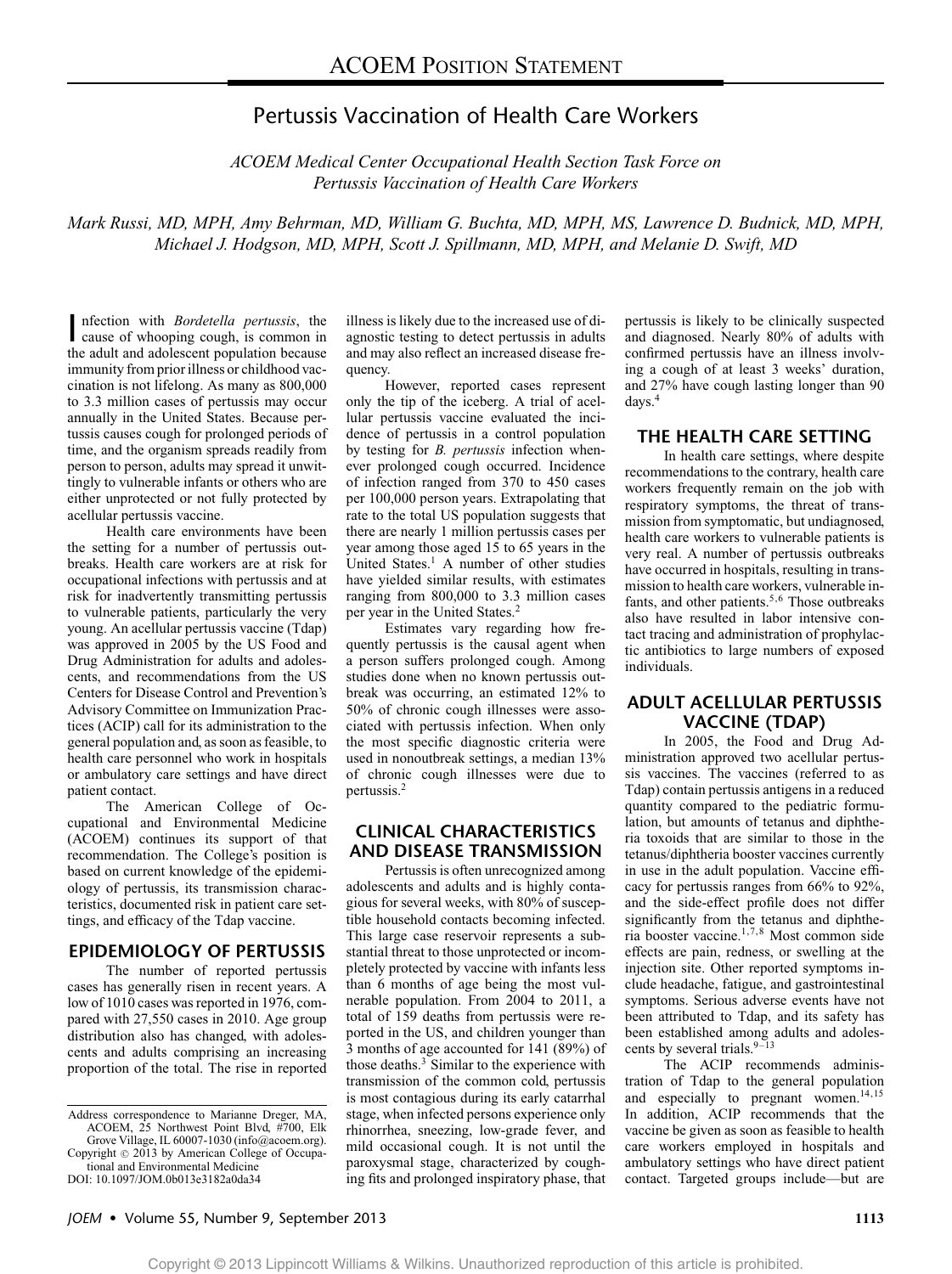not limited to—physicians, other primary care providers, nurses, aides, respiratory therapists, radiology technicians, students (medical, nursing, and other), dentists, social workers, chaplains, volunteers, and dietary and clerical workers. The recommendation for administration in health care settings is based on heightened transmission risk in health care settings, the need to protect vulnerable patients, particularly infants, from pertussis, and the desire to minimize transmission risk to health care workers. The recommendation assigns the highest priority to health care workers who have contact with infants younger than 12 months and encourages health care institutions to utilize methods shown to maximize vaccination rates, namely education about the benefits of vaccination, convenient access, and the provision of Tdap to health care workers at no charge.

A recent study demonstrated that Tdap vaccination of health care workers does not obviate the need for postexposure antibiotic prophylaxis.16 Based on 86 Tdap-vaccinated subjects who were exposed to pertussis over a 30-month period, 98% of those who received antibiotic prophylaxis did not develop pertussis. Among those who received no antibiotic prophylaxis, 86% did not contract illness. However, it should be noted that of the seven subjects who met criteria for pertussis infection (positive nasopharyngeal culture or polymerase chain reaction, twofold rise in IgG titers, or single IgG titer 94 or greater), none developed a cough illness. Based on the study outcome, ACIP recommends antibiotic postexposure prophylaxis for exposed health care workers likely to secondarily expose high-risk patients (eg, neonates, pregnant women). Health care workers without high-risk patient contact are recommended to receive either antibiotic prophylaxis or daily symptom monitoring for 21 days, with antibiotic treatment only if symptoms of pertussis develop.17

## **ACOEM POSITION**

As the largest professional organization concerned with the prevention and management of occupational exposures, injuries, and illnesses, ACOEM endorses the ACIP recommendation that Tdap be administered as soon as feasible to health care workers with direct patient contact as a vital step to protect both health care workers and patients. While initial costs to administer Tdap to large numbers of health care workers are high, annual expenses to administer vaccine will also decrease after the first year. Although licensed for a single dose, it is anticipated that for continued protection from pertussis, additional doses will be required periodically, possibly up to every 10 years. With wider vaccination coverage, the general population will gradu-

ally contain a larger proportion of vaccinated individuals.

Occupational medicine physicians in hospital settings bring vital experience in the management of vaccine campaigns to this important public health issue. It is expected that initial Tdap administration will be most successfully accomplished by using techniques already shown to be successful in influenza vaccination campaigns, and many occupational medicine physicians may choose to fold Tdap administration into those campaigns. Some may favor a tiered approach, vaccinating first those with direct infant contact. In many hospitals, occupational medicine physicians, in cooperation with colleagues in infection control, will need to present the case to hospital administrators that expenditures for Tdap administration are justified by patient safety and health care worker protection.

When pertussis exposures occur among vaccinated staff, medical center-based occupational medicine physicians need to identify which exposed personnel might have contact with high-risk patients, such as hospitalized neonates and pregnant women, ensuring that those exposed personnel receive antibiotic prophylaxis. Health care workers without high-risk patient contact may receive antibiotic prophylaxis or undergo symptom monitoring for 21 days. Strategies for such monitoring range from daily clinic visits to the establishment of a symptom and body temperature log, with instructions for exposed personnel to contact the Occupational Medicine Department if symptoms or elevated temperature occurs. Symptom-monitoring programs rely on effective methods of educating exposed personnel regarding symptoms of early pertussis, which do not differ from those of commonly circulating upper respiratory tract infections.

Based on 2011 data, Tdap vaccination coverage among health care workers is  $37\%$ .<sup>18</sup> Pertussis is a disease that kills otherwise-healthy infants in the United States. Until its epidemiology is fundamentally altered by eliminating the large reservoir of adult and adolescent cases, infants will continue to die from it. Because the most vulnerable of the very young are often treated in hospitals, administration of Tdap vaccine as soon as feasible to health care workers will reduce the likelihood of devastating outcomes among such patients. It will also provide vital protection to millions of US health care workers at enhanced exposure risk from pertussis. ACOEM fully supports pertussis vaccination of health care workers with direct patient contact and urges physicians in its membership who oversee occupational health programs in medical centers to assign high priority to vaccinating health care workers as soon as feasible.

#### **ACKNOWLEDGMENTS**

*This ACOEM position paper was revised by the Medical Center Occupational Health Section Task Force on Pertussis Vaccination of Health Care Workers. Members are Mark Russi, MD, MPH; Amy Behrman, MD; William G. Buchta, MD, MPH, MS; Lawrence D. Budnick, MD, MPH; Michael J. Hodgson, MD, MPH; Scott J. Spillmann, MD, MPH; and Melanie D. Swift, MD. The document was peer-reviewed by the ACOEM Medical Center Occupational Health Section, reviewed by the Committee on Policy, Procedures, and Public Positions, and approved by the ACOEM Board of Directors on April 28, 2013. This statement supersedes the 2006 document.*

*ACOEM requires all substantive contributors to its documents to disclose any potential competing interests, which are carefully considered. ACOEM emphasizes that the judgments expressed herein represent the best available evidence at the time of publication and shall be considered the position of ACOEM and not the individual opinions of contributing authors.*

#### **REFERENCES**

- 1. Ward JI, Cherry JD, Chang SJ, et al. Efficacy of an acellular pertussis vaccine among adolescents and adults. *N Engl J Med.* 2005; 353:1555–1563. Available at: [www.nejm.org/](http://www.nejm.org/doi/full/10.1056/NEJMoa050824) [doi/full/10.1056/NEJMoa050824.](http://www.nejm.org/doi/full/10.1056/NEJMoa050824) Accessed March 5, 2013.
- 2. Cherry JD. The epidemiology of pertussis: a comparison of the epidemiology of the disease pertussis with the epidemiology of *Bordetella pertussis* infection. *Pediatrics.* 2005;115:1422–1427. Available at: [http://](http://pediatrics.aappublications.org/content/115/5/1422.long) [pediatrics.aappublications.org/content/115/5/](http://pediatrics.aappublications.org/content/115/5/1422.long) [1422.long.](http://pediatrics.aappublications.org/content/115/5/1422.long) Accessed March 7, 2013.
- 3. Centers for Disease Control and Prevention. *Whooping Cough (Pertussis)*. Updated February 2013. Available at: [www.cdc.gov/vaccines/vpd-vac/pertussis/](www.cdc.gov/vaccines/vpd-vac/pertussis/downloads/PL-dis-pertussis-color-office.pdf) [downloads/PL-dis-pertussis-color-office.pdf.](www.cdc.gov/vaccines/vpd-vac/pertussis/downloads/PL-dis-pertussis-color-office.pdf) Accessed July 18, 2013.
- 4. Hewlett EL, Edwards KM. Clinical practice. Pertussis—not just for kids. *N Engl J Med.* 2005;352:1215–1222.
- 5. Christie CD, Glover AM, Willke MJ, Marx ML, Reising SF, Hutchinson NM. Containment of pertussis in the regional pediatric hospital during the Greater Cincinnati epidemic of 1993.*Infect Control Hosp Epidemiol*. 1995;16:556–563.
- 6. Centers for Disease Control and Prevention. Outbreaks of pertussis associated with hospitals—Kentucky, Pennsylvania, and Oregon, 2003. *Morb Mortal Wkly Rep.* 2005;54:67–71. Available at: [www.cdc.gov/](http://www.cdc.gov/mmwr/preview/mmwrhtml/mm5403a3.htm) [mmwr/preview/mmwrhtml/mm5403a3.htm.](http://www.cdc.gov/mmwr/preview/mmwrhtml/mm5403a3.htm) Accessed March 7, 2013.
- 7. Rank C, Quinn HE, McIntyre PB. Pertussis vaccine effectiveness after mass immunization of high school students in Australia. *Pediatr Infect Dis J.* 2009;28:152–153.